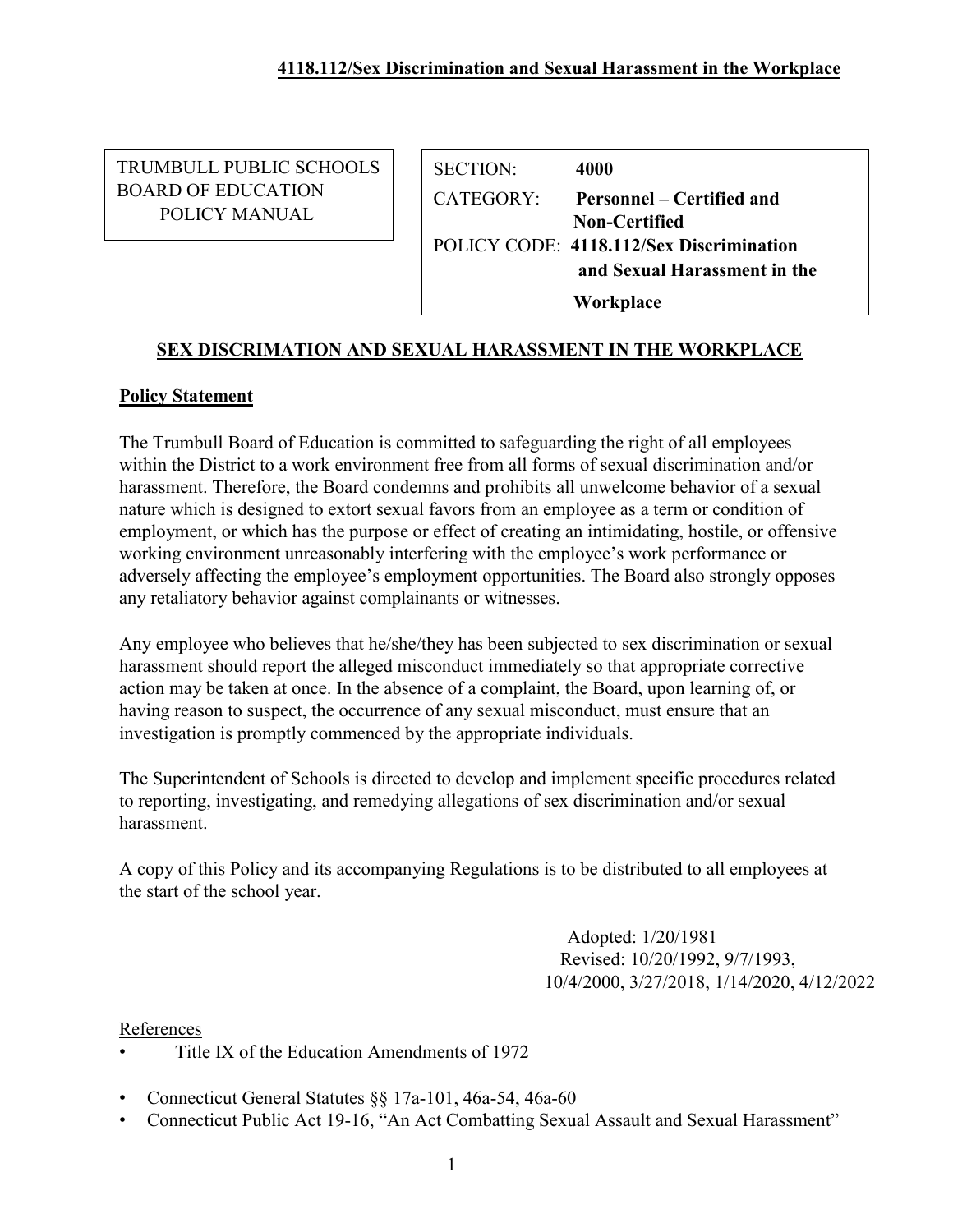- Title IX Final Rule, May 6, 2020
- Trumbull Board of Education Policy Code 0521: Non-Discrimination
- Trumbull Board of Education Policy Code 5145.5: Sexual Harassment of Students **4118.112/Sex Discrimination and Sexual Harassment in the Workplace**

# **Regulations**

- I. Definitions
	- A. "Sex discrimination" is defined as when an employer refuses to hire, disciplines, or discharges any individual, or otherwise discriminates against an individual with respect to his/her/their compensation, terms, conditions, or privileges of employment on the basis of the individual's sex. "Sex discrimination" is also defined as when a person, because of his/her sex, is denied participation in, or the benefits of, a program that receives federal financial assistance.
	- B. "Sexual harassment," a form of sex discrimination, means any unwelcome sexual advances or requests for sexual favors or any conduct of a sexual nature when (1) submission to such conduct is made either explicitly or implicitly a term or condition of an individual's employment; (2) submission to or rejection of such conduct by an individual is used as the basis for employment decisions affecting such individual; or (3) such conduct has the purpose or effect of interfering with an individual's work performance or creating an intimidating, hostile, or offensive work environment.
	- C. "Employee" means any individual hired by the Board of Education.
	- D. "Immediate supervisor" shall mean the person to whom the employee is directly responsible.
- II. Policy Awareness
	- A. Each school shall post in a prominent and accessible location information concerning the illegality of sexual harassment and remedies available to victims of sexual harassment.
	- B. Each employee shall be provided, no later than three months after the employee's start date with the District, a copy of the information concerning the illegality of sexual harassment, and remedies available to victims of sexual harassment, by electronic mail with a subject line that includes the words "Sexual Harassment Policy" or similar, if the District has provided an e-mail account to the employee, or if the employee has provided the District with an e-mail address.
	- C. The Board will also post such information on the District's website.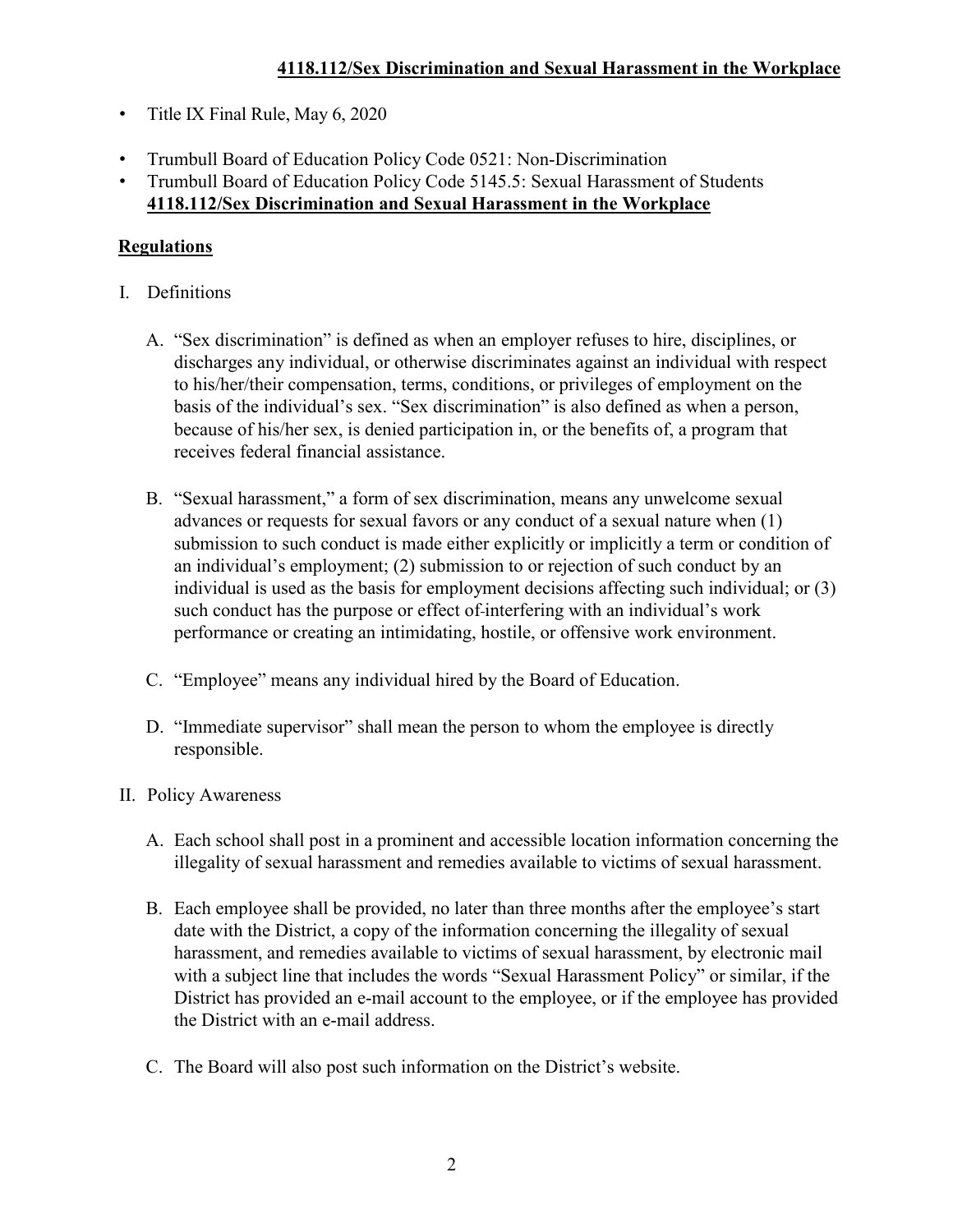- D. A copy of this Policy and its accompanying Regulations is to be distributed to all employees at the start of the school year.
- E. Consistent with requirements of the State of Connecticut, staff training in the prevention of sex discrimination and sexual harassment in the workplace shall be conducted annually as part of the District's continuing staff development program. Training and education shall also take place no later than six months after the date of a new employee's hire.

# III. Complaint Procedures

- A. The Director of Human Resources or the Superintendent's designee will serve as the District's Title IX Coordinator.
- B. If an employee believes that he/she/they is being or has been subjected to sex discrimination or sexually harassed, the employee is to report the incident to the Title IX Coordinator and his/her/their immediate supervisor. Should the Title IX Coordinator, or the immediate supervisor, be the subject of the complaint, the report shall be made to the Superintendent, who shall investigate or appoint a designee to do so. Incidents of sex discrimination or sexual harassment may be reported informally or through the filing of a formal complaint.
- C. All reports of sexual harassment shall be held in confidence subject to all applicable state and federal laws.
- D. Consistent with federal and state law, the following procedures shall be employed in handling any report, investigation, and remedial action concerning allegations of sexual harassment.
	- 1. Informal Complaints
		- i. An employee who believes that he/she/they is being or has been subjected to sex discrimination or sexually harassed may request that an informal meeting be held between himself/herself/themselves and his/her/their immediate supervisor. The purpose of such a meeting will be to discuss the allegations and remedial steps available. The supervisor will then promptly discuss the complaint with the alleged perpetrator.
		- ii. Should the perpetrator admit the allegations, the supervisor is to obtain a written assurance that the unwelcome behavior will stop. Depending on the severity of the charges, the supervisor may recommend that further disciplinary action be taken. Thereafter, the supervisor is to prepare a written report of the incident and inform the complainant of the resolution. The complainant is to indicate on the supervisor's report whether he/she/they is satisfied with the resolution. If the complainant is satisfied with the resolution, the incident will be deemed closed. However, the complaint may be reopened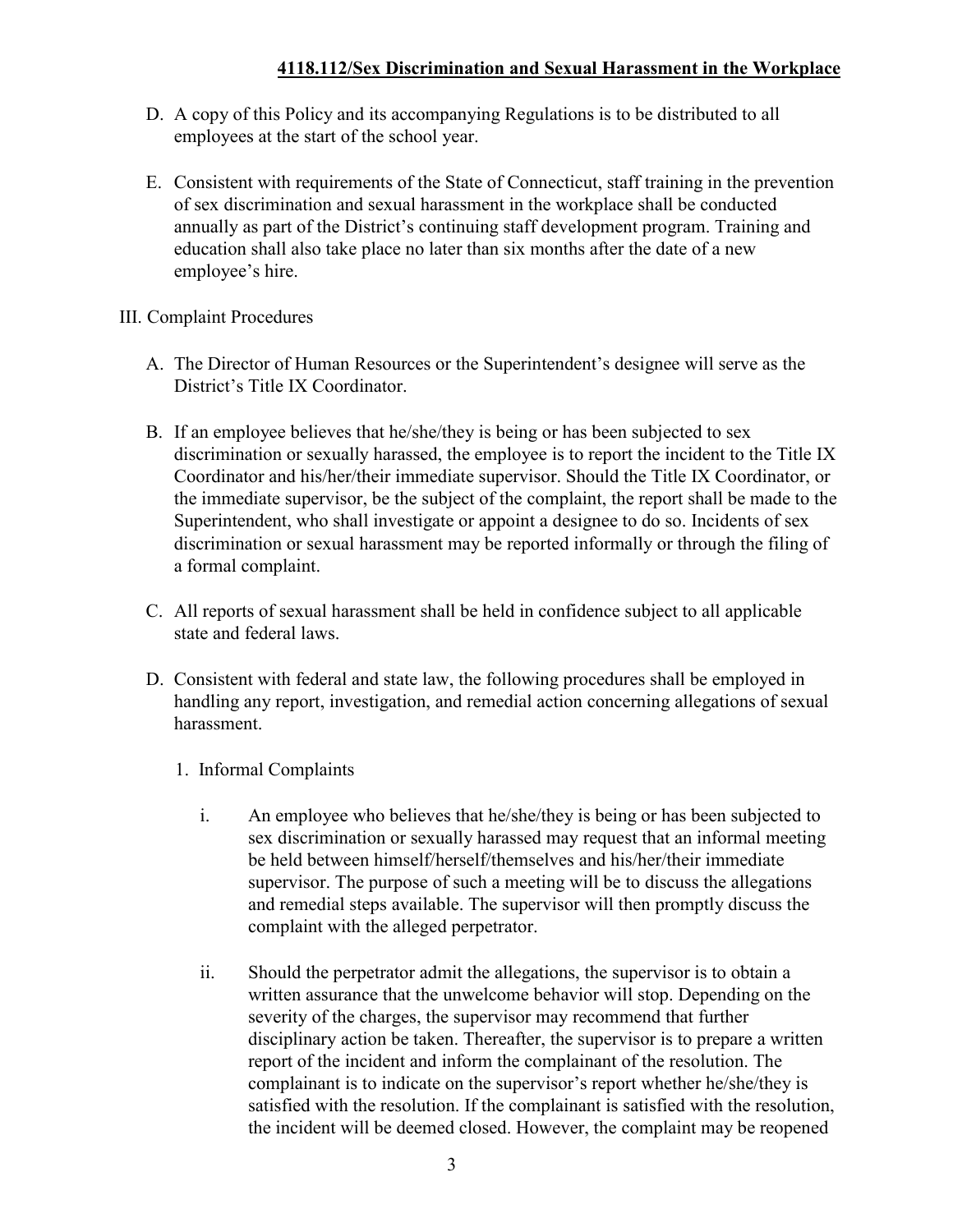for investigation if a recurrence of sex discrimination or sexual harassment is reported. The supervisor is to inform the complainant to report any recurrence of the harassment or any retaliatory action that might occur.

- iii. If, during the supervisor's informal attempt to resolve the complaint, the perpetrator admits the allegations but refuses to give assurance that he/she/they will refrain from the unwelcome behavior in the future, the supervisor is to file a report with the Title IX Coordinator. The report is to indicate the nature of the complaint, a description of what occurred when the supervisor informed the perpetrator of the allegations against him/her, the perpetrator's response to the allegations, and a recommendation that stronger corrective actions be taken. This report should be accompanied by a formal complaint.
- iv. Should the alleged perpetrator deny the allegations, the supervisor is to inform the complainant of the denial and state that a formal written complaint will be required for further formal investigation. The supervisor will file a report with the Title IX Coordinator on what has transpired to date. If the complainant submits a formal complaint, a copy of it should accompany the supervisor's report with a recommendation for further action.
- 2. Formal Complaints
	- i. A formal complaint may be submitted either to initially report any incidence of sex discrimination or sexual harassment, or as a follow-up to an unsatisfactory resolution of an informal attempt to resolve a complaint.
	- ii. The formal written complaint should state the:
		- (a) Name of the complainant;
		- (b) Date of the complaint;
		- (c) Date of the alleged discrimination/harassment;
		- (d) Name or names of the alleged perpetrator(s);
		- (e) Location where such alleged discrimination/harassment occurred;
		- (f) Details of the circumstances constituting the alleged discrimination/harassment, including witnesses, if any; and,
		- (g) If the incident has been reported before, details of the prior report, prior resolution, and complainant's dissatisfaction.
	- iii. Any employee who believes that he/she/they has been discriminated against or sexually harassed in the workplace in violation of this policy may also file a complaint with the Southwest Region Office of the Connecticut Commission on Human Rights and Opportunities, 350 Fairfield Avenue, 6<sup>th</sup> Floor, Bridgeport, CT, 06604, 203-579-6246, and/or the Equal Employment Opportunity Commission, Boston Area Office, 475 Government Center, Boston, MA, 02203, 617- 565-3200. Connecticut law requires that a formal written complaint be filed with the Commission on Human Rights and Opportunities within 180 days of the date when the alleged discrimination/harassment occurred. Remedies for sex discrimination and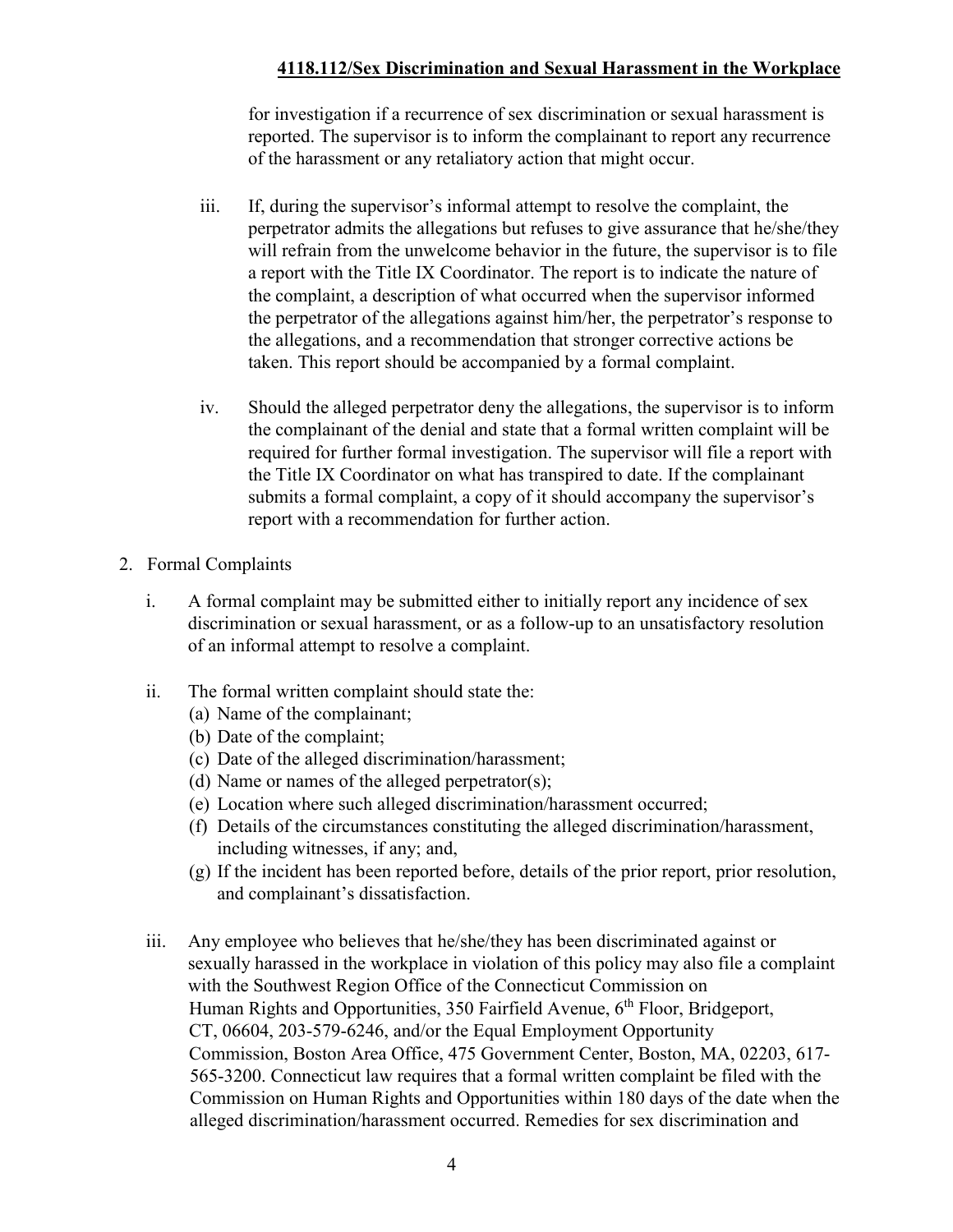sexual harassment may include cease and desist orders, back pay, compensatory damages, hiring, promotion, and/or reinstatement.

- 3. Complaint Investigations, Remedial Actions, Appeals, and Post-Remedial Actions
	- i. Complaints will be investigated promptly. Corrective action will be taken when allegations are verified. Confidentiality will be maintained by all persons involved in the investigation to the extent possible, and reprisals or retaliation that occur as a result of the good-faith reporting of charges of sex discrimination or sexual harassment will result in disciplinary action against the retaliator.
	- ii. If the investigation reveals that sex discrimination or sexual harassment has occurred, appropriate sanctions will be imposed in a manner consistent with any applicable law. Depending on the gravity of the misconduct, these may range from a reprimand up to and including dismissal from employment.
	- iii. Anyone subjecting complainants or witnesses to any form of retaliation will also be subject to disciplinary action in the manner prescribed by law.
	- iv. If an investigation reveals that no sex discrimination or sexual harassment has occurred, or if the complainant is not satisfied with the remedial action taken after a finding of sex discrimination or sexual harassment, the complainant may appeal in writing to the Superintendent or the Board of Education. The appeal must include a copy of the original complaint, all relevant reports, the specific action being appealed, and an explanation of why the complainant is appealing.
	- v. Following a finding of sex discrimination or sexual harassment, victims will be periodically interviewed by the appropriate supervisory personnel to ensure that the discrimination/harassment has not resumed and that no retaliatory action has occurred. These follow-up interviews will continue for an appropriate period of time. A report will be made of any victim's response.
- 4. Complaint Records

A complainant should receive a copy of any resolution report filed by the supervisor concerning his/her/their complaint. Copies should also be filed with the employment records of both the complainant and the alleged perpetrator.

5. Investigation in the Absence of a Complaint

In the absence of a victim's complaint, the Board, upon learning of, or having reasons to suspect, the occurrence of any sex discrimination or sexual harassment, must ensure that an investigation is commenced by the appropriate individuals to the extent required by, and in accordance with, federal and state law.